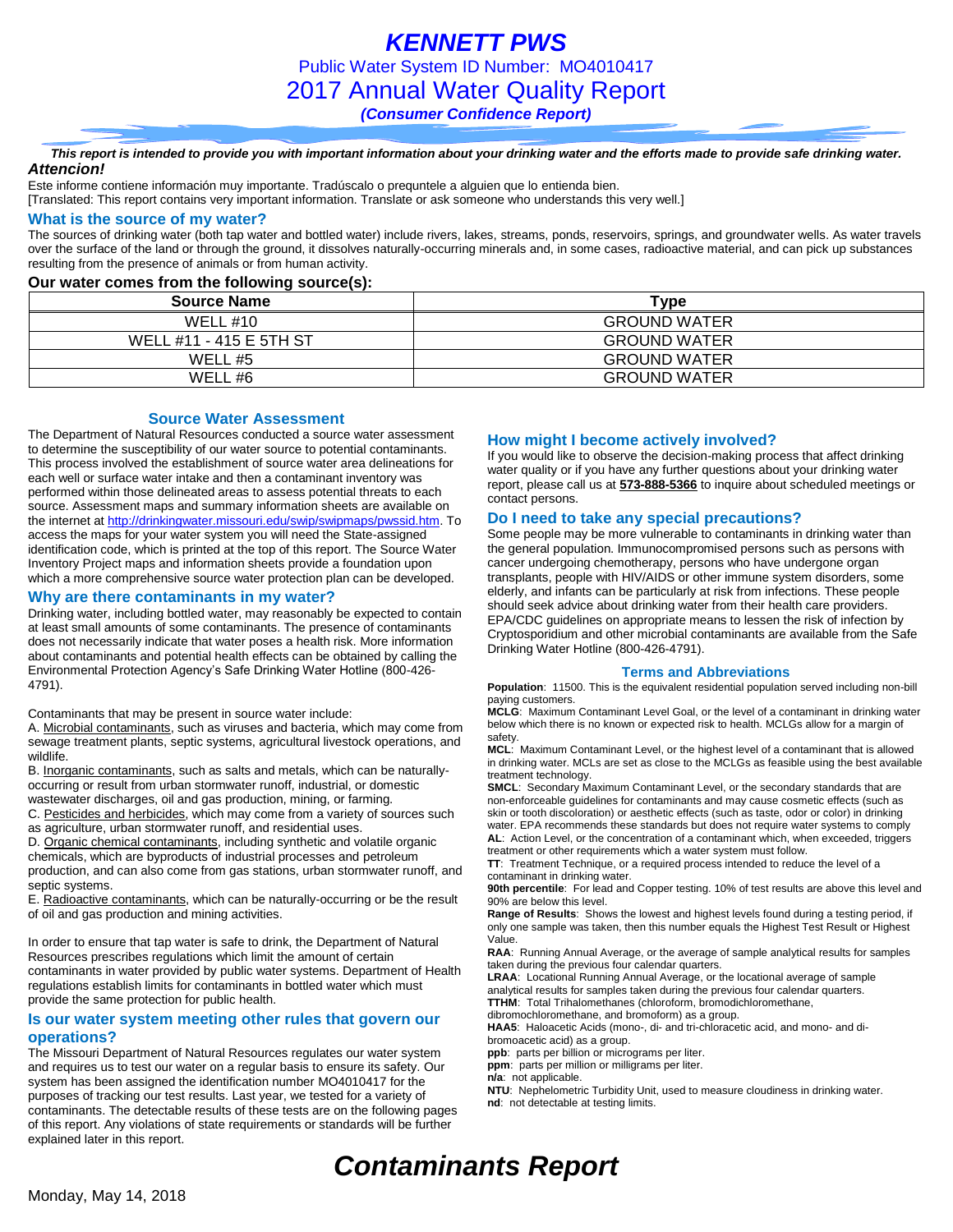# *KENNETT PWS*

Public Water System ID Number: MO4010417

## 2017 Annual Water Quality Report

### *(Consumer Confidence Report)*

KENNETT PWS will provide a printed hard copy of the CCR upon request. To request a copy of this report to be mailed,

please call us at **573-888-5366***.* The CCR can also be found on the internet at www.dnr.mo.gov/ccr/MO4010417.pdf. *The state has reduced monitoring requirements for certain contaminants to less often than once per year because the concentrations of these contaminants are not expected to vary significantly from year to year. Records with a sample year more than one year old are still considered representative. No data older than 5 years need be included. If more than one sample is collected during the monitoring period, the Range of Sampled Results will show the lowest and highest tested results. The Highest Test Result, Highest LRAA, or Highest Value must be below the maximum contaminant level (MCL) or the contaminant has exceeded the level of health based standards and a violation is issued to the water system.* 

## *Regulated Contaminants*

| <b>Regulated</b><br><b>Contaminants</b> | <b>Collection</b><br><b>Date</b> | <b>Highest</b><br>Test<br><b>Result</b> | <b>Range of</b><br><b>Sampled</b><br><b>Result(s)</b><br>$(low - high)$ | <b>Unit</b> | <b>MCL</b> | <b>MCLG</b> | <b>Typical Source</b>                                                                          |
|-----------------------------------------|----------------------------------|-----------------------------------------|-------------------------------------------------------------------------|-------------|------------|-------------|------------------------------------------------------------------------------------------------|
| BARIUM                                  | 6/14/2017                        | 0.00625                                 | 0.00625                                                                 | ppm         |            |             | Discharge of drilling wastes; Discharge from metal refineries;<br>Erosion of natural deposits  |
| <b>CHROMIUM</b>                         | 6/14/2017                        | 4.08                                    | 4.08                                                                    | ppb         | 100        | 100         | Discharge from steel and pulp mills                                                            |
| <b>FLUORIDE</b>                         | 6/14/2017                        | 0.33                                    | 0.33                                                                    | ppm         |            |             | Natural deposits; Water additive which promotes strong teeth                                   |
| NITRATE-<br><b>NITRITE</b>              | 8/15/2017                        | 0.014                                   | $0 - 0.014$                                                             | ppm         | 10<br>10   |             | Runoff from fertilizer use; Leaching from septic tanks, sewage;<br>Erosion of natural deposits |

| <b>Disinfection</b><br><b>Byproducts</b> | <b>Sample Point</b> | <b>Monitoring</b><br><b>Period</b> | <b>Highest</b><br>LRAA | <b>Range of Sampled</b><br><b>Result(s)</b><br>$(low - high)$ | Unit | <b>MCL</b> | <b>MCLG</b> | <b>Typical Source</b>                    |
|------------------------------------------|---------------------|------------------------------------|------------------------|---------------------------------------------------------------|------|------------|-------------|------------------------------------------|
| (HAA5)                                   | DBPDUAL-01          | 2017                               |                        | $0 - 0$                                                       | ppb  | 60         |             | Byproduct of drinking water disinfection |
| (HAA5)                                   | DBPDUAL-04          | 2017                               |                        | $0 - 0$                                                       | ppb  | 60         |             | Byproduct of drinking water disinfection |
| TTHM                                     | DBPDUAL-01          | 2017                               | 24                     | $23.8 - 23.8$                                                 | ppb  | 80         |             | Byproduct of drinking water disinfection |
| TTHM                                     | DBPDUAL-04          | 2017                               | 10                     | $10.3 - 10.3$                                                 | ppb  | 80         |             | Byproduct of drinking water disinfection |

| Lead and<br><b>Copper</b> | Date        | 90th Percentile: 90%<br>of your water utility<br>levels were less than | <b>Range of Sampled</b><br><b>Results</b><br>$(low - high)$ | Unit | <b>AL</b> | <b>Sites</b><br><b>Over AL</b> | <b>Typical Source</b>                   |  |  |
|---------------------------|-------------|------------------------------------------------------------------------|-------------------------------------------------------------|------|-----------|--------------------------------|-----------------------------------------|--|--|
| <b>COPPER</b>             | 2013 - 2015 | 0.118                                                                  | $0.0024 - 0.136$                                            | ppm  | 1.3       |                                | Corrosion of household plumbing systems |  |  |
| LEAD                      | 2013 - 2015 | .08                                                                    | 1.01 - 4.93                                                 | ppb  | 15        |                                | Corrosion of household plumbing systems |  |  |

| Unregulated Contaminant Monitoring Rule<br>(UCMR) | <b>Collection</b><br>Date of HV | <b>Highest Value (HV)</b> | <b>Range of Sampled Result(s)</b> | <b>Unit</b> |
|---------------------------------------------------|---------------------------------|---------------------------|-----------------------------------|-------------|
| CHROMIUM. HEX                                     | 11/12/2013                      | .4                        | $1.1 - 1.4$                       | UG/L        |
| <b>STRONTIUM</b>                                  | 5/29/2013                       | 81.2                      | 74.8 - 81.2                       | UG/L        |
| VANADIUM. TOTAL                                   | 12/4/2013                       | 1.06                      | $0.76 - 1.06$                     | UG/L        |

## *Violations and Health Effects Information*

| Durina<br>the 2017<br>calendar vear.<br>. we had the below noted :<br>violation(s)<br>water regulations.<br>drinkina |         |      |  |  |  |  |  |  |
|----------------------------------------------------------------------------------------------------------------------|---------|------|--|--|--|--|--|--|
| <b>Compliance Period</b>                                                                                             | Analvte | Tvpe |  |  |  |  |  |  |
| N <sub>0</sub><br>Year of 2017<br>Occurred in the<br>. Calendar<br>Violations                                        |         |      |  |  |  |  |  |  |

### **Special Lead and Copper Notice:**

If present, elevated levels of lead can cause serious health problems, especially for pregnant women and young children. Lead in drinking water is primarily from materials and components associated with service lines and home plumbing. KENNETT PWS is responsible for providing high quality drinking water, but cannot control the variety of materials used in plumbing components. When your water has been sitting for several hours, you can minimize the potential for lead exposure by flushing your tap for 30 seconds to 2 minutes before using water for drinking or cooking. If you are concerned about lead in your water, you may wish to have your water tested. Information on lead in drinking water, testing methods, and steps you can take to minimize exposure is available from the Safe Drinking Water Hotline (800-426-4791) or at [http://water.epa.gov/drink/info/lead/index.cfm.](http://water.epa.gov/drink/info/lead/index.cfm)

You can also find sample results for all contaminants from both past and present compliance monitoring online at the Missouri DNR Drinking Water Watch website [http://dnr.mo.gov/DWW/indexSearchDNR.jsp.](http://dnr.mo.gov/DWW/indexSearchDNR.jsp) To find Lead and Copper results for your system, type your water system name in the box titled Water System Name and select *Find Water Systems* at the bottom of the page. The new screen will show you the water system name and number, select and click the Water System Number. At the top of the next page, under the *Help* column find, *Other Chemical Results by Analyte*, select and click on it. Scroll down alphabetically to Lead and click the blue Analyte Code (1030). The Lead and Copper locations will be displayed under the heading *Sample Comments*. Scroll to find your location and click on the *Sample No*. for the results. If your house was selected by the water system and you assisted in taking a Lead and Copper sample from your home but cannot find your location in the list, please contact KENNETT PWS for your results.